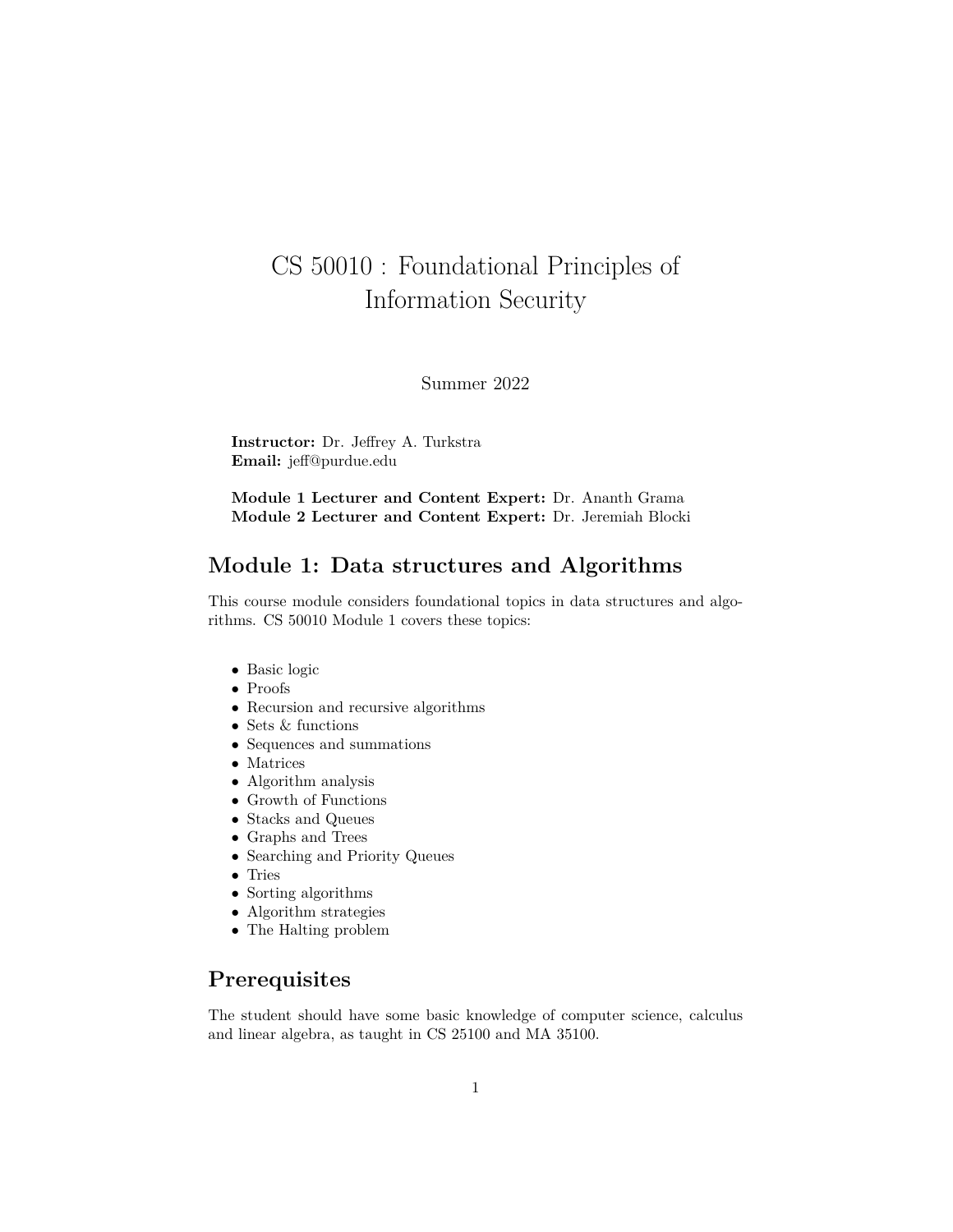# **Module Goals**

The course goals are to learn common analysis techniques, including how to reason about logical statements, how to analyze algorithms, and how to use several common data structures.

# **Module Objectives**

Student should learn to:

- Understand how to properly design and analyze an algorithm
- How to use and apply the data structures and algorithms we cover in this module

# **Module 2: Foundational Principles of Information Security**

This course module considers foundational topics in cryptography and information security. CS 50010 Module 2 covers these topics:

- Elements of probability
- Bayes' Theorem
- Random variables
- Birthday problem and hash functions
- Elements of number theory used in cryptography
- Arithmetic with very large integers
- Euclidean algorithm for GCD
- Prime numbers
- Congruences
- Public and private key ciphers

# **Prerequisites**

The student should have some basic knowledge of computer science, calculus and linear algebra, as taught in CS 25100 and MA 35100.

# **Module Goals**

The course goals are to learn basic topics in cryptography.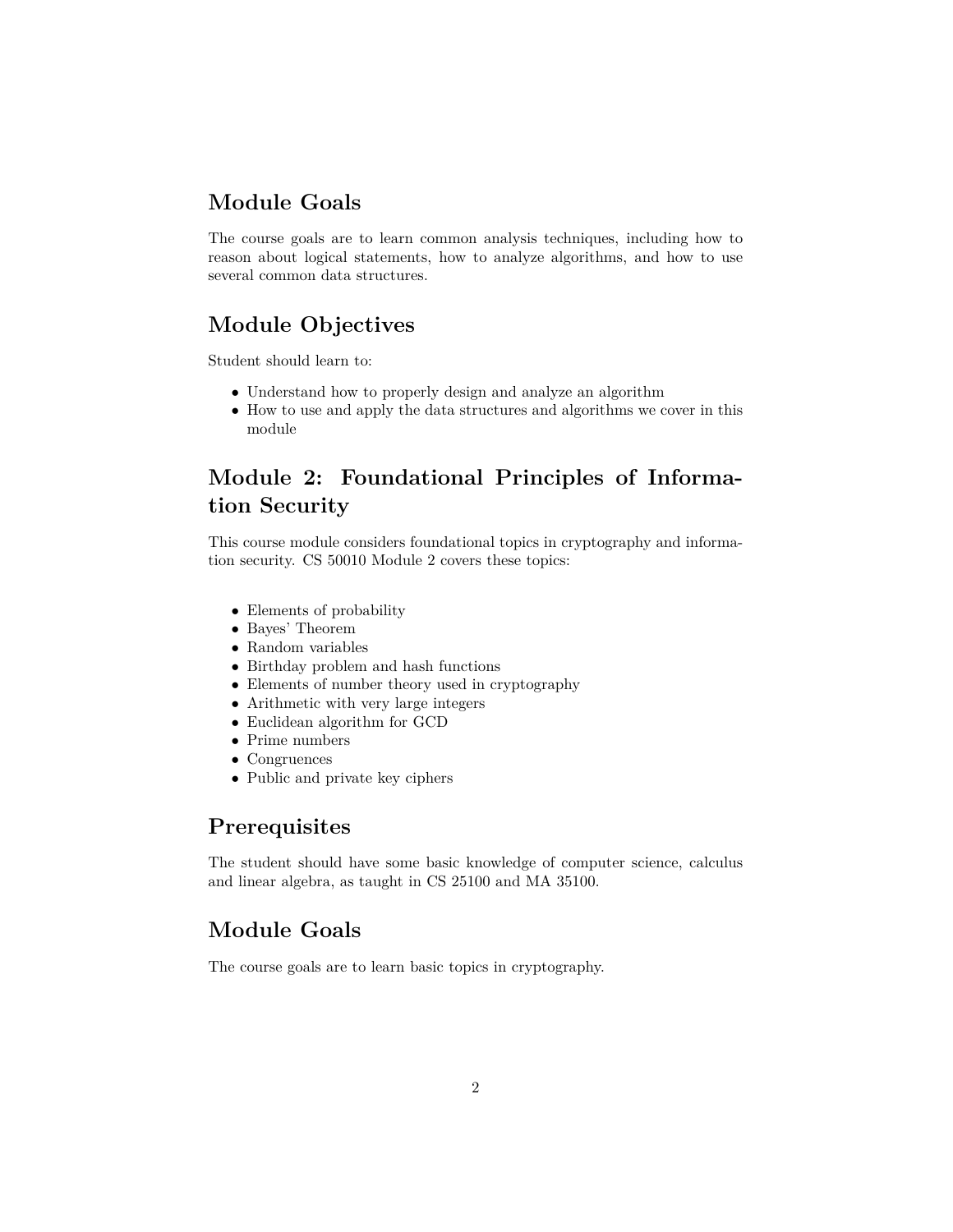#### **Module Objectives**

Student should learn to:

- Apply basic principles of probability and statistics to problems in information security.
- Apply fundamental principles of discrete mathematics and number theory to problems in cryptography.

#### **Course Requirements**

The lectures for this course have been recorded and are available on Brightspace. You are responsible for watching the lectures each week and for making sure that you understand the covered.

There will be two final exams - one for each module. There will be eight homework assignments - four for each module. One per week. The grading weights for each module will be 48 points for homework, 45 points for the final exam and 7 points course participation. Course Participation will primarily be based on your participation on the Campuswire discussion board i.e., asking good questions, providing good answers to student questions (see table [1\)](#page-7-0).

Please format your written homework using a word processor (or else print it very neatly). If we can't read it, then we can't give you credit for it.

#### **Office Hours**

The instructor and TA office hours will be posted to Campuswire. During some weeks it may be necessary for the instructor or TA to move office hours due to unexpected travel. In such cases updates will be posted to Campuswire.

# **Course Policy**

We will be using Campuswire for course discussion board. You can find the Campuswire at [https://campuswire.com/p/G441852C1.](https://campuswire.com/p/G441852C1) The student access code is 7641.

Campuswire is the preferred method of communication for the course. We will make every effort to answer your questions as quickly as possible. When you have a general questions about a lecture or homework set we would ask that you post these questions publicly.

#### **Homework**

We will have weekly homework sets (four total for each module). Each homework set will be worth 12 points. The assignments will be posted on Brightspace. You are responsible to complete the entire homework assignment by the posted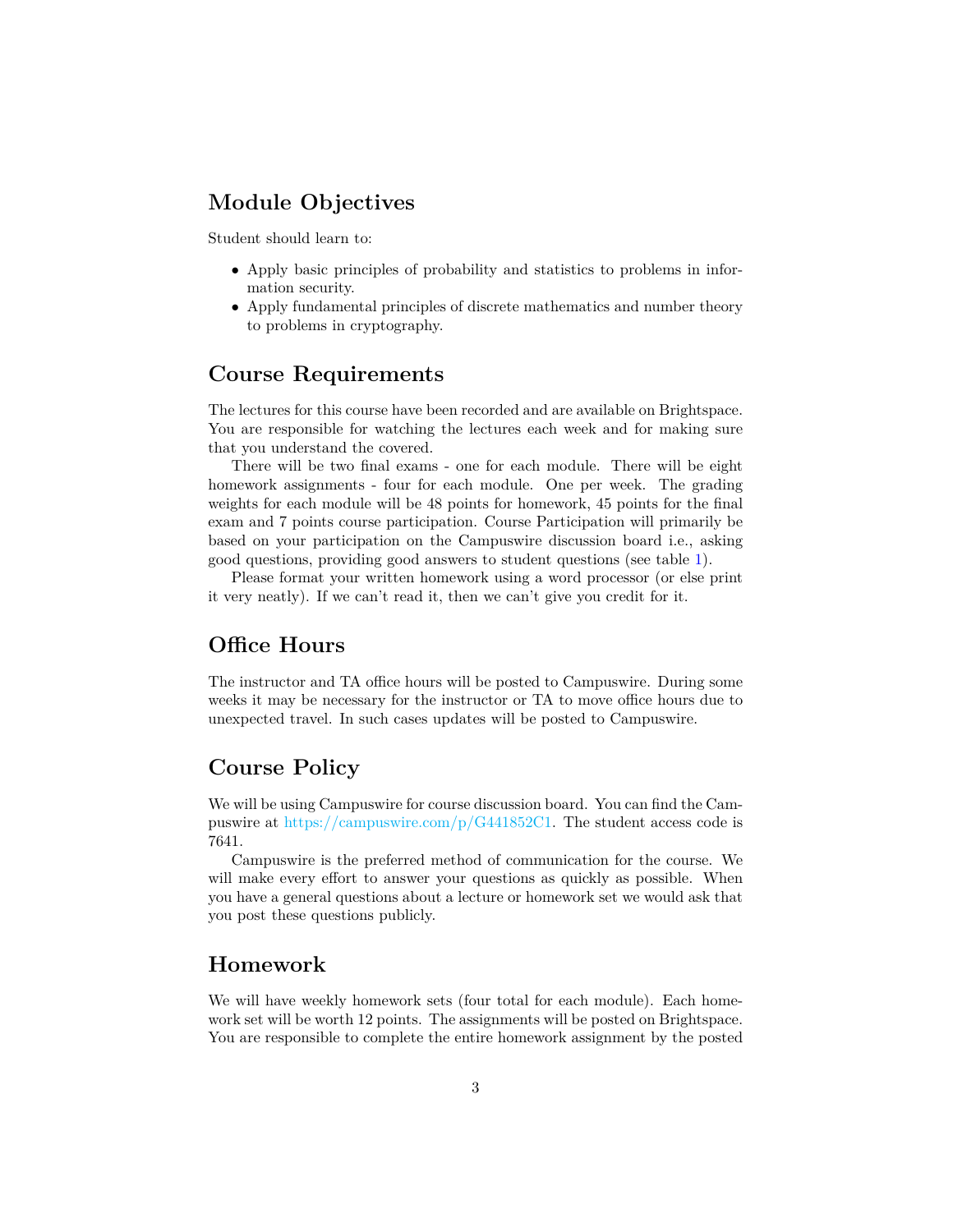deadline. Your solutions should be typed in any text editor you prefer (La-TeX, Word, etc) and you should turn in an electronic copy of the assignment on Gradescope by the posted deadline. Write your solutions as succinctly as possible while including all the necessary details. Please ask your questions on Campuswire and answer your colleague's questions to receive participation points. Some assignments might have an optional problem. The optional problem does not count towards your score, unless your grade will be a borderline case.

# **Collaboration Policy**

You may ask questions about the homework on Campuswire to seek clarification from your classmates or from the professor. However you must write down the solutions yourself, and you must completely understand any solutions you submit. No other sources are allowed and violations will be penalized according to Purdue's integrity policies. Do not copy another students homework and do not allow another student copy your homework. Discussions with other students should be appropriately acknowledged. Turning in a solution that you could not explain to the instructor is considered cheating.

#### **Final Exam**

The final exam for each module will be worth 45 percent of your final module grade. The exam will be closed book. However, for each exam you will be allowed to prepare a 3x5 index card with your own notes (3x5 inches, double sided). You may not use calculators, cell phones, smart watches, computers, cameras, radios, televisions, books, Morse code, signals or sign language during exams. Communication with anyone besides the instructor (or TA) during an exam is considered cheating.

#### **Grading**

It often happens that students receive higher numerical scores on homework than on exams. Scores will be entered on Gradescope. All requests for a regrade of a homework must be submitted to the instructors within one week of the day the work was returned to the class.

# **Academic Integrity**

Behavior consistent with cheating, copying, and academic dishonesty is not tolerated. Depending on the severity, this may result in a zero score on the assignment or exam, and could result in a failing grade for the class or even expulsion.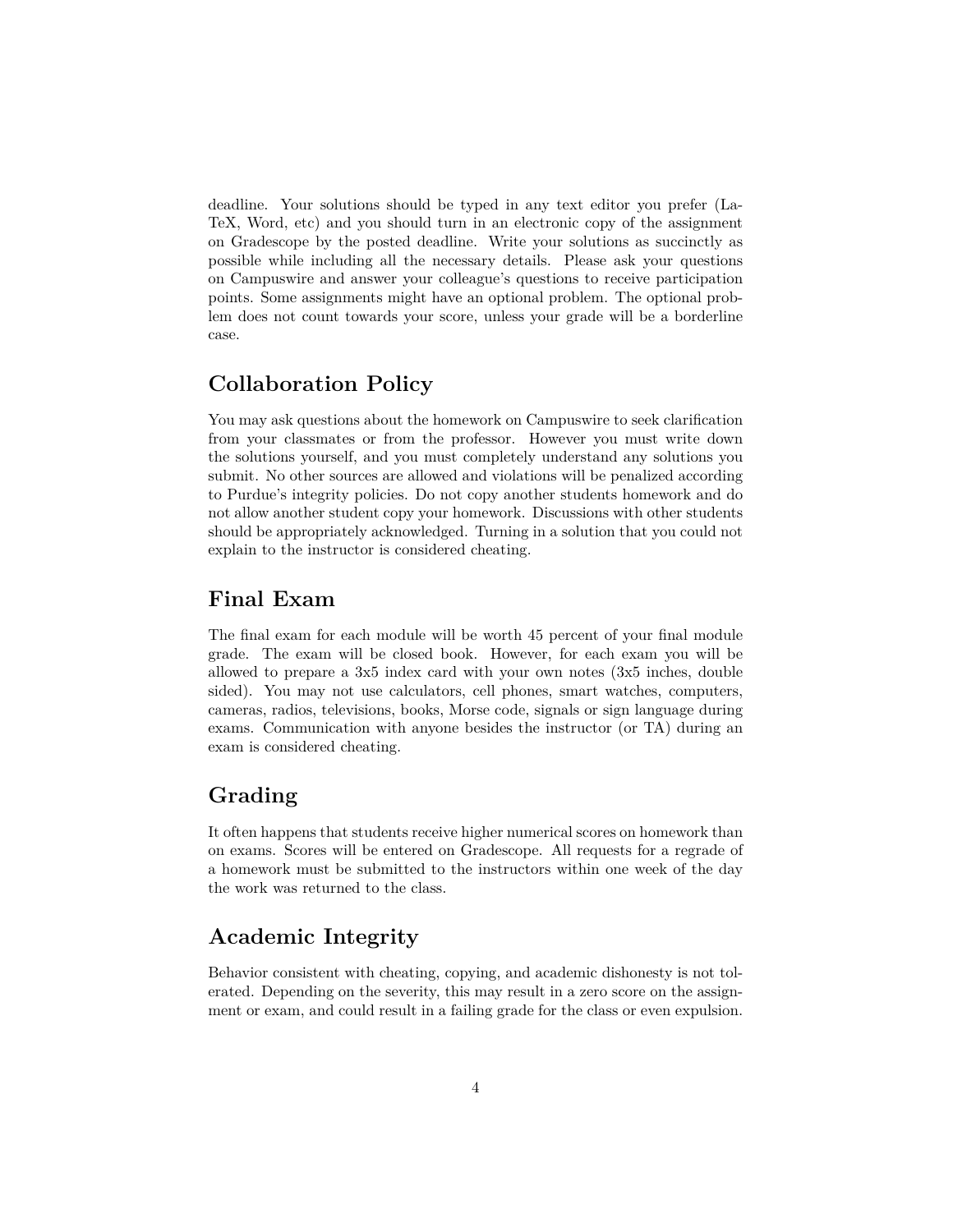Purdue prohibits dishonesty in connection with any University activity. Cheating, plagiarism, or knowingly furnishing false information to the University are examples of dishonesty. (Part 5, Section III-B-2-a, University Regulations) Furthermore, the University Senate has stipulated that the commitment of acts of cheating, lying, and deceit in any of their diverse forms (such as the use of substitutes for taking examinations, the use of illegal cribs, plagiarism, and copying during examinations) is dishonest and must not be tolerated. Moreover, knowingly to aid and abet, directly or indirectly, other parties in committing dishonest acts is in itself dishonest. (University Senate Document 7218, December 15, 1972). You are expected to read both Purdue's guide to academic integrity [\(https://www.purdue.edu/purdue/about/integrity](https://www.purdue.edu/purdue/about/integrity_statement.php) statement.php) and Prof. Genes Spaffords guide [\(https://spaf.cerias.purdue.edu/integrity.html\)](https://spaf.cerias.purdue.edu/integrity.html) as well. You are responsible for understanding their contents and how it applies to this class.

**Posting Class Material:** Posting material associated with this class (e.g., solutions to homework sets or exams) without the written permission of the instructor is forbidden and may be a violation of copyright.

**Purdue's Honor Pledge:** As a boilermaker pursuing academic excellence, I pledge to be honest and true in all that I do. Accountable together - we are Purdue.[\(https://www.purdue.edu/provost/teachinglearning/honor-pledge.html\)](https://www.purdue.edu/provost/teachinglearning/honor-pledge.html)

#### **Grief Absence Policy**

Purdue University recognizes that a time of bereavement is very difficult for a student. The University therefore provides the following rights to students facing the loss of a family member through the Grief Absence Policy for Students (GAPS). GAPS policy: Student will be excused for funeral leave and given the opportunity to earn equivalent credit and to demonstrate evidence of meeting the learning outcomes for missed assignments or assessments in the event of the death of a member of the student's family.

#### **CAPS Information**

Purdue University is committed to advancing the mental health and well-being of its students. If you or someone you know is feeling overwhelmed, depressed, and/or in need of support, services are available. For help, such individuals should contact Counseling and Psychological Services (CAPS) at (765)494-6995 and <https://www.purdue.edu/caps/> during and after hours, on weekends and holidays, or by going to the CAPS office of the second floor of the Purdue University Student Health Center (PUSH) during business hours.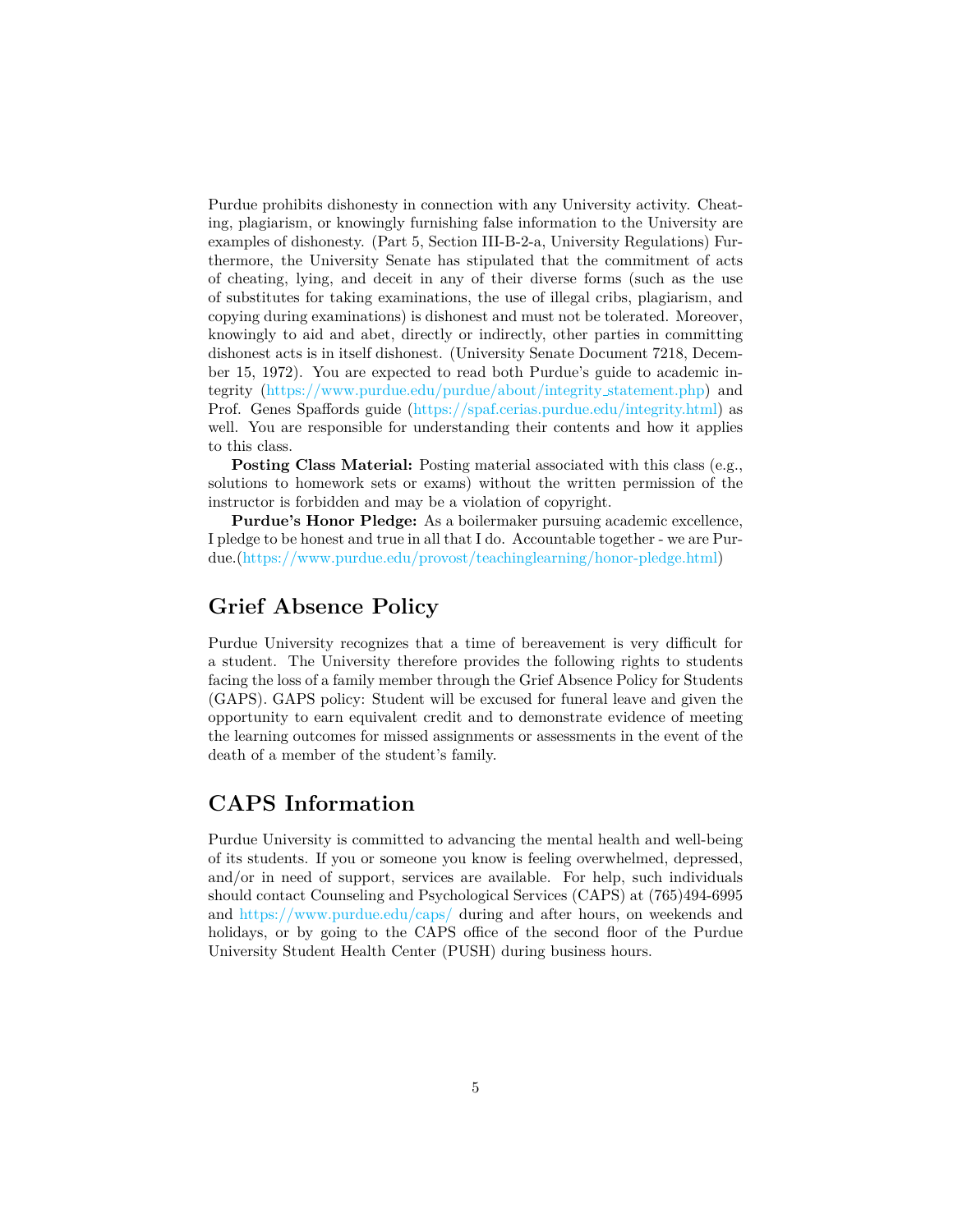#### **Missed or Late Class Work**

If a student misses a homework because he or she didn't get around to doing it, then the grade will be 0 for that homework. If a student has a planned absence for a class when homework is due, the student should turn in the homework before it is due or email it to both the instructor and the teaching assistant by the time it is due. There is a penalty for late homework in this case. Homework will be accepted late without penalty in case of serious illness or bereavement.

If a student misses an exam, then the grade will be 0 for that exam, except in case of serious illness or bereavement, in which case the student will be given an opportunity to make up the exam. If a student has a planned absence for a class when an exam will be given, the student should make arrangement before the planned absence to take the exam early or to take a makeup exam after returning to campus.

#### **Violent Behavior Policy**

Purdue University is committed to providing a safe and secure campus environment for members of the university community. Purdue strives to create an educational environment for students and a work environment for employees that promote educational and career goals. Violent behavior impedes such goals. Therefore, violent behavior is prohibited in or on any University facility or while participating in any university activity.

#### **Students with Disabilities**

Purdue University is required to respond to the needs of the students with disabilities as outlined in both the Rehabilitation Act of 1973 and the Americans with Disabilities Act of 1990 through the provision of auxiliary aids and services that allow a student with a disability to fully access and participate in the programs, services, and activities at Purdue University.

Please tell the instructor at least one week in advance if you wish to take an exam there. If you have a disability that requires other special accommodation, please tell the instructor early in the semester. It is the student's responsibility to notify the Disability Resource Center of an impairment/condition that may require accommodations and/or classroom modifications. We cannot arrange special accommodations without confirmation from the Disability Resource Center.

#### **Emergencies**

In the event of a major campus emergency (such as a tornado, earthquake, flu epidemic or terrorist attack), course requirements, deadlines and grading percentages are subject to changes that may be necessitated by a revised semester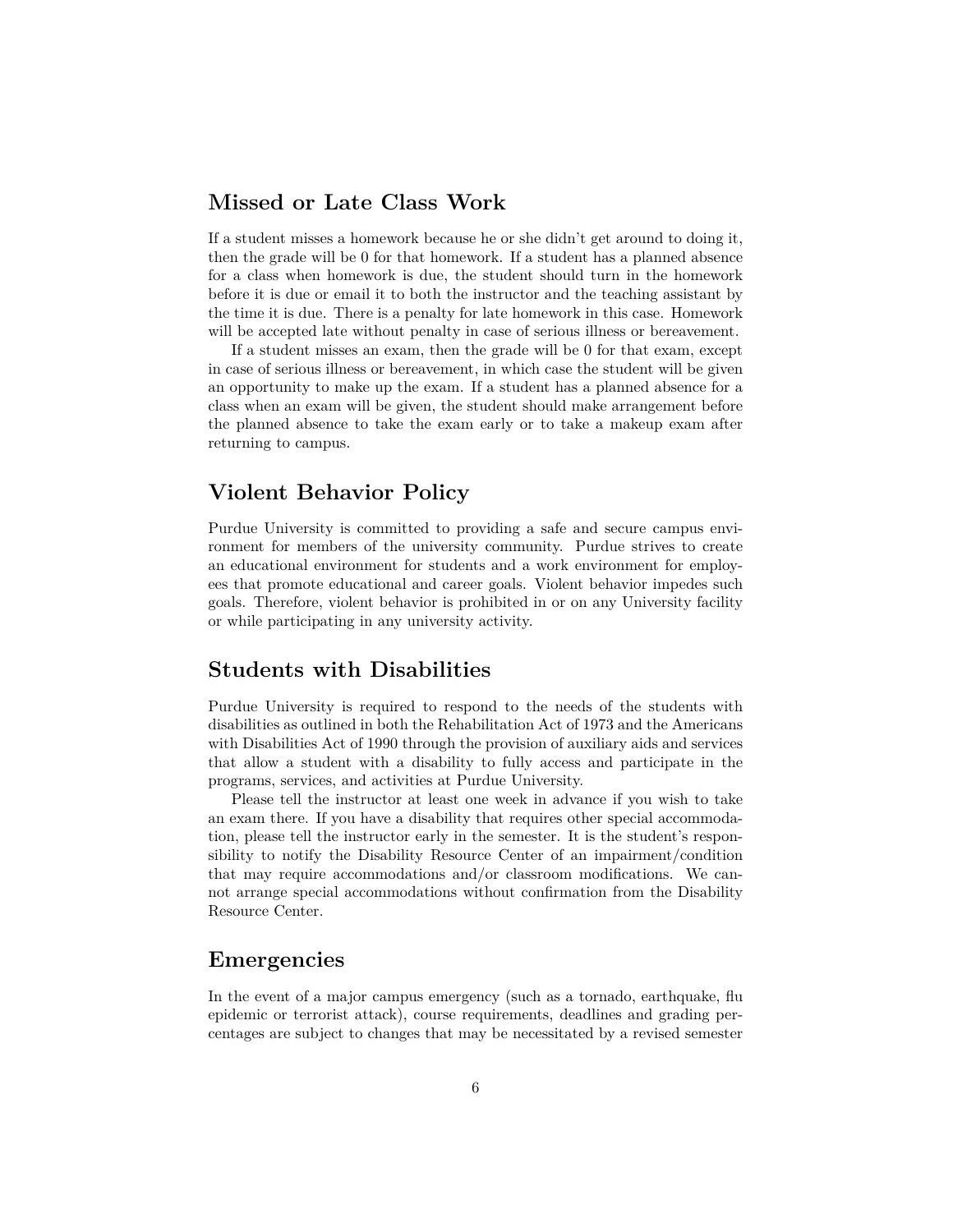calendar or other circumstances beyond the instructor's control. Relevant changes to this course will be posted on Brightspace or can be obtained by contacting the instructor or TA via email or phone. You should read your Purdue email frequently.

### **Nondiscrimination**

Purdue University is committed to maintaining a community which recognizes and values the inherent worth and dignity of every person; fosters tolerance, sensitivity, understanding, and mutual respect among its members; and encourages each individual to strive to reach his or her own potential. In pursuit of its goal of academic excellence, the University seeks to develop and nurture diversity. The University believes that diversity among its many members strengthens the institution, stimulates creativity, promotes the exchange of ideas, and enriches campus life.

Purdue University prohibits discrimination against any member of the University community on the basis of race, religion, color, sex, age, national origin or ancestry, marital status, parental status, sexual orientation, disability or status as a veteran. The University will conduct its programs, services and activities consistent with applicable federal, state and local laws, regulations and orders and in conformance with the procedures and limitations as set forth in Executive Memorandum No. D-1, which provides specific contractual rights and remedies.

#### **Privacy**

The Federal Educational Records Privacy Act (FERPA) protects information about students, such as grades. If you apply for a job or graduate school and wish to use the instructor as a reference, you should tell the instructor beforehand. Otherwise, the instructor cannot say anything about you to a prospective employer who might call. The instructor is happy to provide references and to write letters of recommendation for his students as needed.

### **Class Schedule**

The class schedule can be found on Brightspace. Updates will be posted to Campuswire and/or Brightspace.

This syllabus is subject to change.